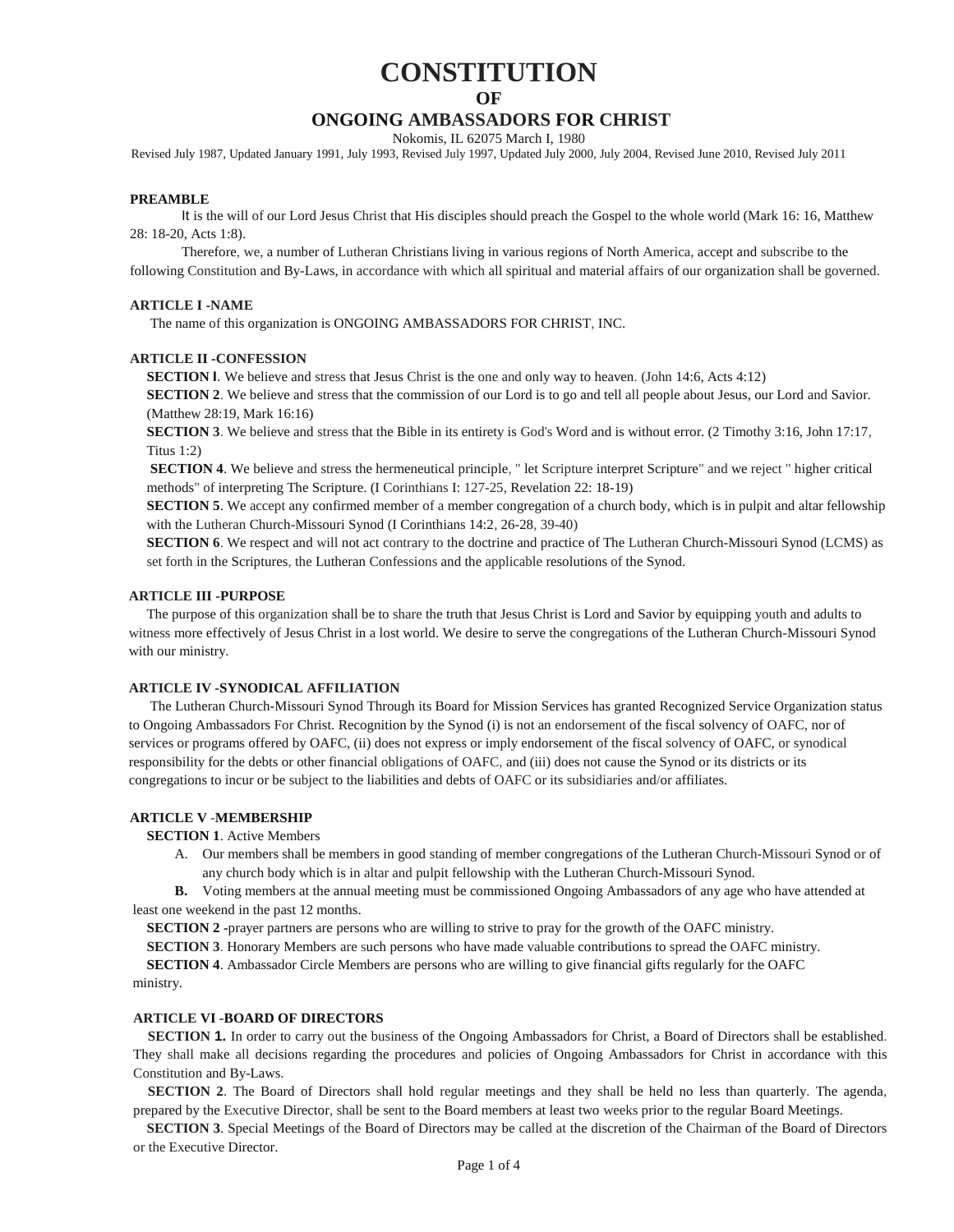### **ARTICLE VII -OFFICERS**

The officers of the corporation shall be the Chairman of the Board, a secretary, a treasurer, and other such officers as may be decided upon by the Board of Directors.

### **ARTICLE VIII** -**MEETINGS OF ONGOING AMBASSADORS FOR CHRIST**

**SECTION 1**. There shall be an annual meeting of the Ongoing Ambassadors for Christ, Inc. and it shall be on a date set by the Board of Directors, held in conjunction with Summer Training.

**SECTION 2**. Commissioned Ambassadors assembled at the Annual Meeting shall have the right to elect members to the Board of Directors for Ongoing Ambassadors for Christ and ratify changes to the Constitution and By-Laws.

### **ARTICLE IX -EXECUTIVE DIRECTOR**

**SECTION** 1. The Executive Director shall be called by the Board of Directors. He shall be a pastor of the Lutheran Church-Missouri Synod who has had several years of experience in directing Ongoing Ambassador For Christ weekends.

**SECTION 2.** Obligations of Ongoing Ambassadors for Christ, Inc. shall be to pay him an adequate salary, plus housing,

transportation, utilities, pension, and hospitalization coverage. These amounts shall be reviewed annually by the Board of Directors.

**SECTION 3**. The Executive Director shall exercise and perform such duties that are assigned to him by the Board of Directors.

### **ARTICLE X -PROPERTY RIGHTS**

This organization shall have the right to own and operate such property as is deemed necessary for accomplishing its work. The Board of Directors shall have the authority to buy and sell property as needed.

### **ARTICLE XI -AMENDMENTS TO THE CONSTITUTION**

**SECTION 1.** The Constitution and its by-laws may be amended by a two-thirds majority vote of the Board of Directors after a second reading of the proposed amendment except for Article II of the Constitution, our Confession, which is unalterable.

**SECTION 2.** All amendments must be published in the Crier in the last issue prior to the annual meeting at which the amendments shall be submitted for ratification.

**SECTION 3**. A simple majority of all duly registered voting members at the Annual Meeting shall be necessary for ratification.

### **ARTICLE XII -DISSOLUTION**

Upon the dissolution of this organization, the Board of Directors shall, after paying or making provision for the payment of all of the liabilities of the organization, dispose of all of the assets of the organization exclusively for the purpose of the organization, in such manner, to such organizations or organizations organized or operated exclusively for charitable, educational, religious, or scientific purposes, as shall at the time qualify as an exempt organization or organizations under Section 501(c)(3) of the Internal Revenue Code of 1954 (or the corresponding provision of any future United States law), as the Board of Directors shall determine.

#### **ARTICLE XIII -FINANCES**

**SECTION 1**. This organization shall never be operated for the primary purpose of carrying on a trade or business for profit.

**SECTION 2**. No compensation or payment shall ever be paid or made to any member, officer, director, trustee, creator or organizer of this organization, or substantial contributor to it, except as an allowance for actual expenditures or services actually made or rendered to or for this organization; and neither the whole nor any portion of the assets or net earnings, current or accumulated of this organization shall ever be distributed to or divided among any such persons; provided, further, that neither the whole nor any part or portion of such assets or net earnings shall ever be used for, accrue to, or inure to the benefit of any member or private individual within the meaning of Section 501 (c)(3) of the Internal Revenue Code of 1954 (or the corresponding provision of any future United States Internal Revenue law).

**SECTION 3.** This organization shall offer its services free of charge in being a means for evangelism.

**SECTION 4**. The financial income is to be provided by the Lord through free-will contributions by people and organizations who appreciate the ministry of OAFC and who give out of love.

**SECTION 5**. The non-staff persons serving in the ministry of OAFC should neither pay for the privilege of serving the Lord in evangelism, nor should they be paid, for they offer themselves for service out of love for Christ.

**SECTION 6**. The Board of Directors shall be responsible for all decisions in financial matters.

**SECTION 7**. All professional staff shall be paid an adequate salary.

**SECTION 8**. Ongoing Ambassadors for Christ shall be solely responsible for the management and fiscal affairs of the corporation and for the payment of any debt and liabilities incurred by the corporation.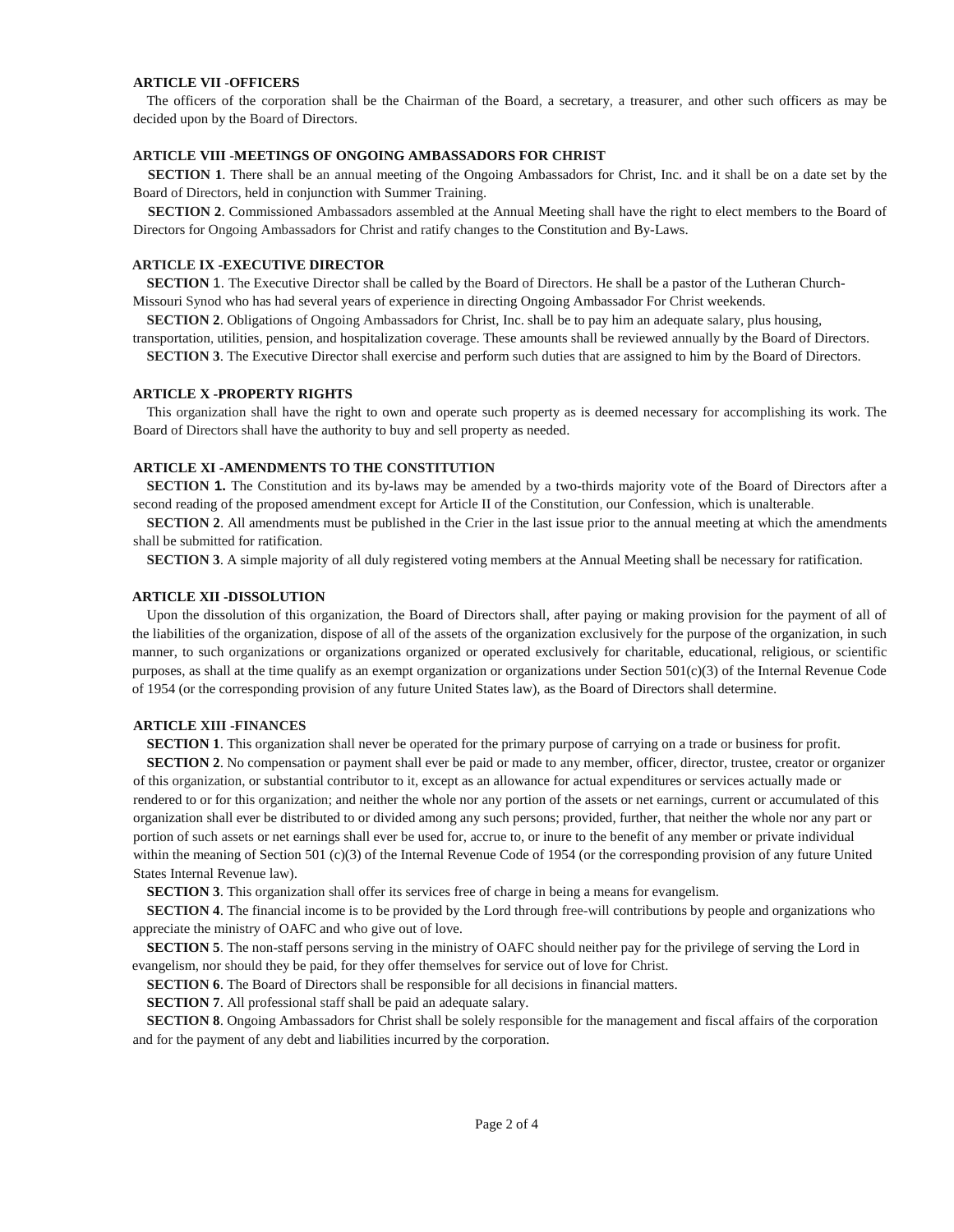# BY- LAWS

**OF**

## **Ongoing Ambassadors for Christ**

Nokomis, IL 62075 March **I,** 1980

Revised July 1977, Updated January **1,** 1991, July 1992, Revised July 1997, Updated July 2000, July 2004, Revised June 2010

### **ARTICLE I -OFFICES**

This organization shall have, and continuously maintain in this state a registered office and a registered agent and may have such other offices within Illinois as the Board of Directors may, from time to time, determine, pursuant to the direction of the Ongoing Ambassadors for Christ at its annual meeting.

### **ARTICLE II -MEETINGS**

**SECTION 1**. Six board of directors' members present at a regular or special board of directors' meeting, whether in person, or at a telephone conference-call meeting, shall constitute a quorum, and matters shall be decided by a simple majority of those voting.

**SECTION 2.** Those Commissioned Ambassadors present at an annual meeting and qualified to vote shall constitute a quorum and matters shall be decided by a simple majority of those voting.

**SECTION 3**. All items for the agenda of the Annual Meeting shall be submitted, prior to April 1, to the Board of Directors for review by the Board of Directors and must receive the Board of Directors recommendation to be placed on the agenda

### **ARTICLE III -OFFICERS**

**SECTION 1**. The officers shall be elected by a vote of the Board of Directors following the Summer Training Annual Meeting.

**SECTION 2**. The Executive Director may appoint a temporary officer. SECTION 3. Removal of any officer can be carried out by a majority of the Board of Directors as guided by Scripture.

### **ARTICLE IV -ELECTION OF BOARD OF DIRECTORS**

**SECTION 1**. Nominations for election to the Board of Directors shall be made by commissioned Ambassadors of any age and shall be made at least four months prior to the annual meeting.

**SECTION 2**. The Board of Directors shall serve as the nominating committee and shall screen all nominees and shall publish the list of candidates in the CRIER two months prior to the annual meeting.

**SECTION 3**. In the event there are no candidates for a board position, the Board of Directors may submit nominees at the annual meeting.

**SECTION 4**. Board membership shall be for three-year terms for two Adult Male Representatives, two Adult Female Representatives, and two pastoral representatives and shall be for two-year terms for one male and one female college age representative and two youth male and two youth female representatives. Male and Female youth must not be older than age 17 on the day of election. College Age Representatives must be older than age 17 but no older than age 21 on the day of election. Adult representatives must be older than age 21 at the time of election. The Executive Director shall be a voting member of the Board of Directors.

**SECTION 5**. The beginning dates for the three-year terms are as follows:

- 1. Pastor 2011 3. Adult male 2012 5. Adult female 2011
- 2. Pastor 2012 4. Adult male 2010 6. Adult female 2010

The beginning dates for the college Age two-year terms are as follows:

1. College Age male 2011 2. College Age female 2012

**SECTION 6.** The entire membership of the Board of Directors shall be installed annually at the Annual Meeting.

**SECTION 7.** Nominees for election to the Board of Directors shall be commissioned ambassadors.